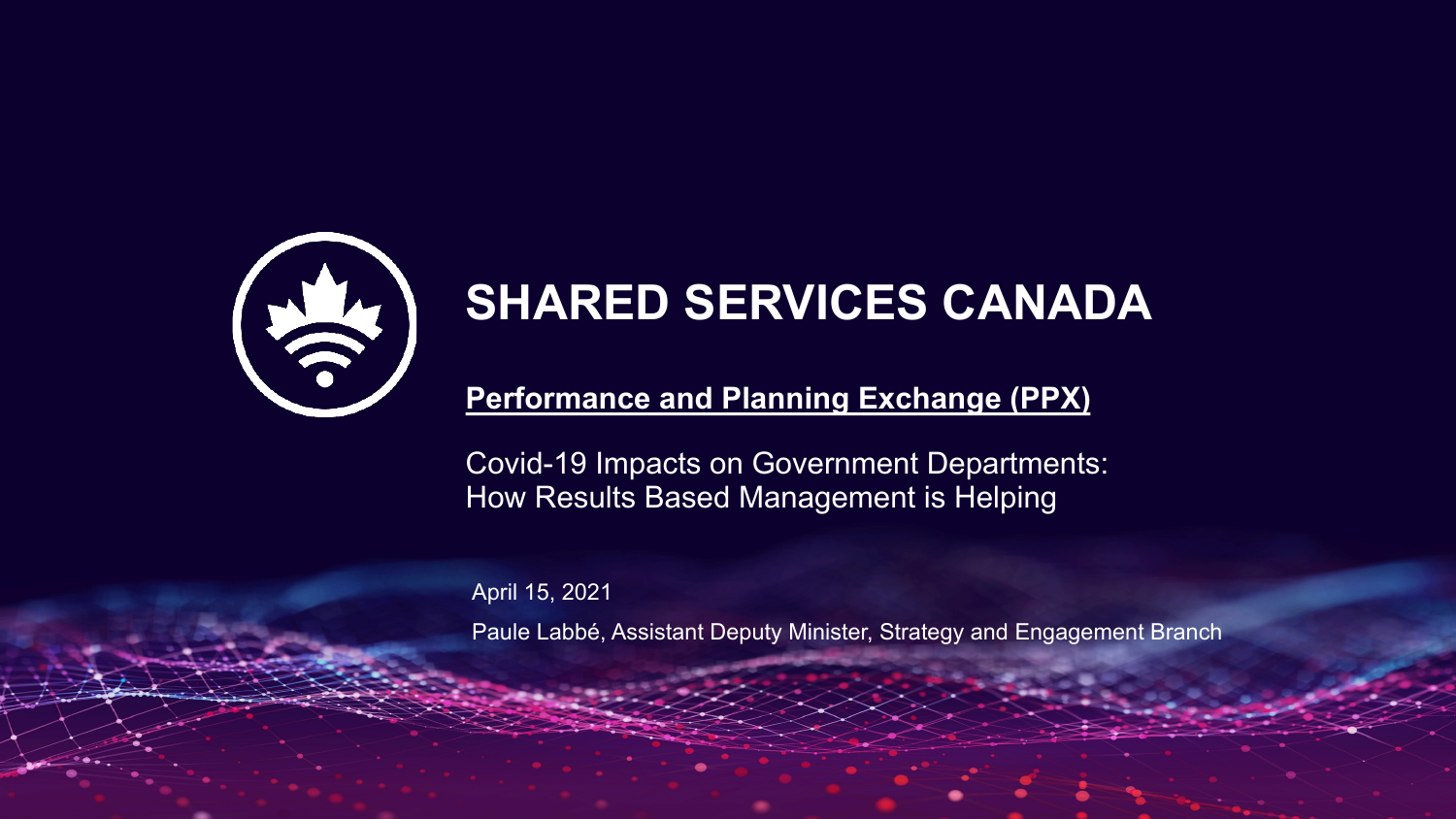# **CONTEXT: SSC 3.0**

Shared Services Canada was established in 2011 to consolidate the core Information Technology (IT) infrastructure of 43 of the largest federal government departments under a single organization.

#### Pre-pandemic focus on the Enterprise

In 2019, SSC launched *SSC 3.0*, an enterprise approach to managing IT services:

- Sets clear departmental priorities
- Promotes accountability by reporting on progress and results
- Relies on commitment to data collection, analysis, and reporting to track progress against its plans, as well as outcomes



### Pandemic Response: Meeting users needs

- SSC 3.0 enabled the department to meet the extraordinary demands on IT systems and capabilities when the crisis hit.
- A wide range of data metrics collected to support SSC's operations informed evidence-based and data-driven operational decision making.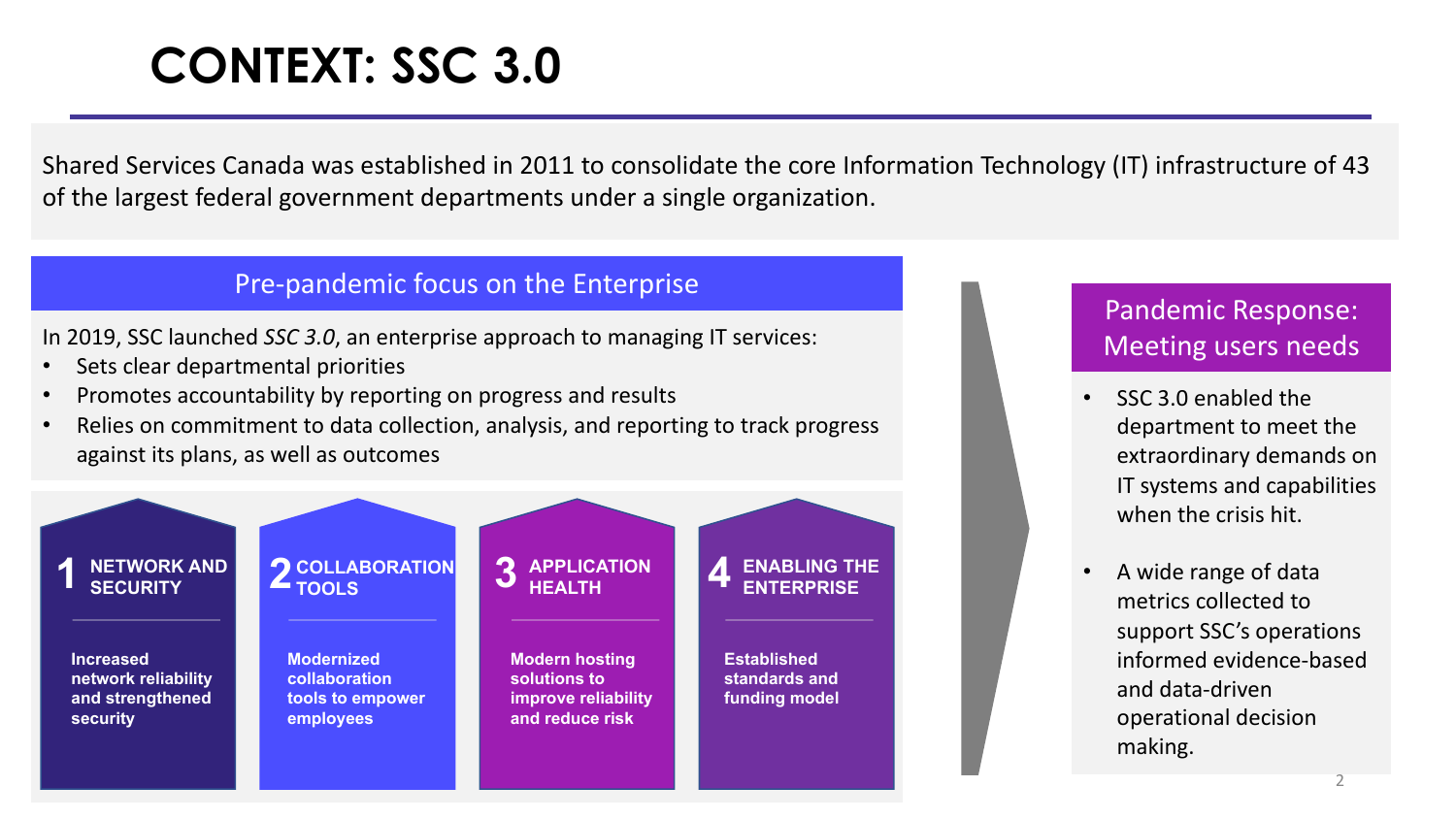# **SUPPORTING GC OPERATIONS DURING COVID-19**

SSC is supporting the GC's pandemic response by providing departments with the IT services that they need to deliver critical services to Canadians

#### *Secure Remote Access (SRA) & Bandwidth*

•**300,000 GC employees** able to work from home



•**50% increase of enterprise internet bandwidth**

• **SRA capacity of almost 284,000,** more than doubling the number of public servants that can work remotely and securely

#### *M365 & Collaboration Tools*

•**40 departments using MS Teams**



- •**More than 187,000 active MS Teams** users across the GC
- •Videoconferencing now the default mode for meetings



#### *Application Support for Departments and Canadians*

•Enabled GC departments to roll out services to Canadians and business that responded to urgent economic support needs.



•Over **12.3 million Canadians and businesses** accessed economic supports between March 2020 and October 2020

#### *Devices and Telecommunications*

- •**5 million teleconference minutes per day** (up from 1.6 million per day before the pandemic)
- •Over **1,000 federal First Responders enrolled for mobile internet**



•Wi-Fi calling activated for **183,000 mobile accounts**